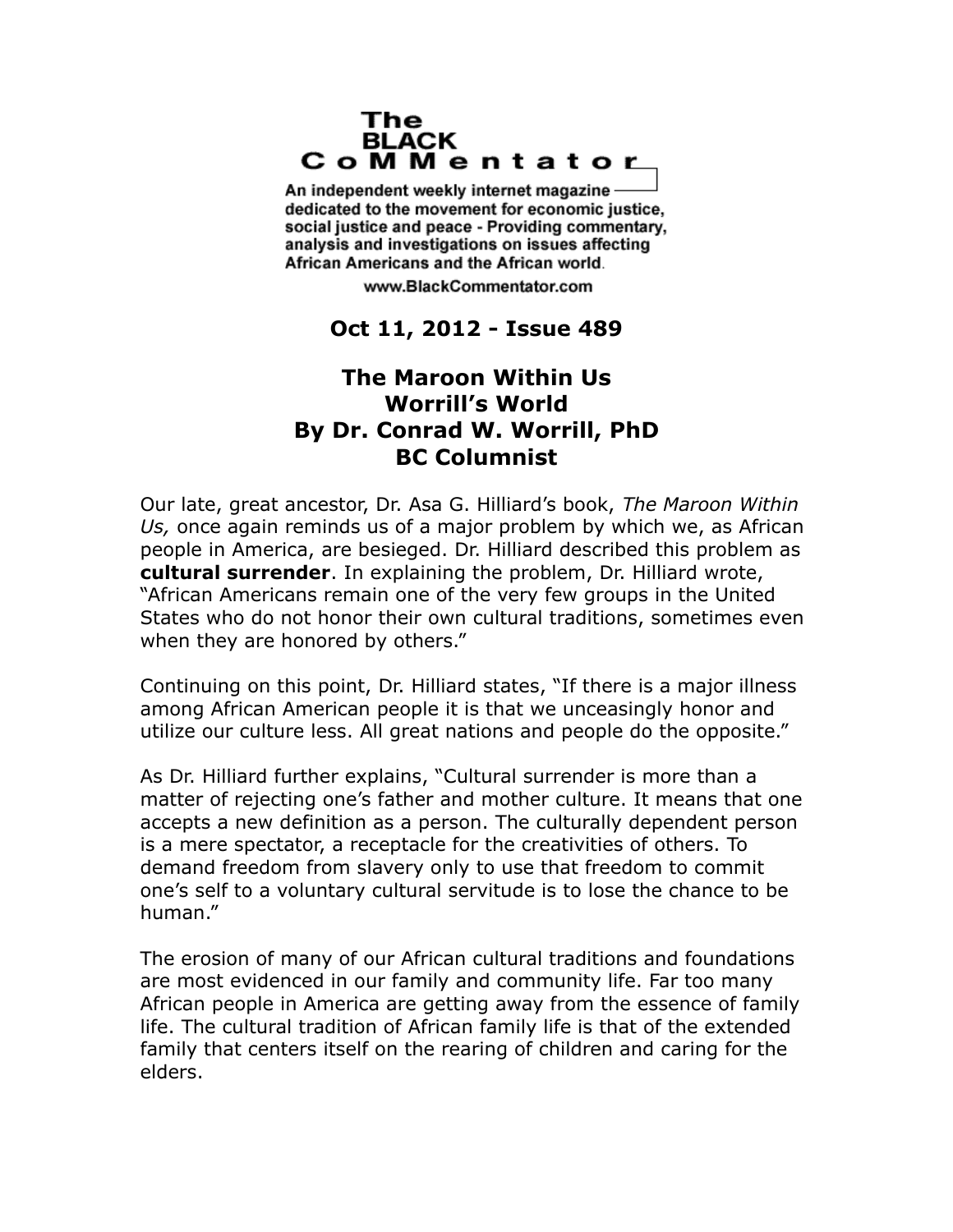Family life is the basis for which a people maintain their cultural traditions, traditions that are important to the survival of a people. The way we raise our children in the context of extended family life for African people was always connected to the overall development of the larger community.

Dr. Hilliard writes, "There have always been Africans or Black people in America who have been both physically and mentally free. We have also had far too many of those who have yielded their bodies - and worse, their souls - to people and systems whose purpose was to exploit to take all and give nothing."

It is in this context that Dr. Hilliard provides several reasons why this devastating trend of cultural surrender is taking place. He says, "…we have tended to accept certain false dichotomies," such as the following:

- 1. "We have tended to equate sophisticated technology with culture, believing that such technology is exclusively European and that to affirm African culture is to reject technology.
- 2. We have tended to equate modern with technology, and to value modern as if it were cultural progress. At the same time, we have seen the affirmation of African/African American culture as a matter of retrogression. Further, we have seen African/African American culture as static rather than dynamic and adaptive.
- 3. We have tended to equate European culture with wealth and African/ African American culture with poverty.
- 4. We have tended to associate education with the acquisition of all the cultural forms of Europeans, and find it hard to conceive of educated persons who live the African/African American culture.
- 5. We have tended to equate self-affirmation with the hatred of others.
- 6. We have tended to equate religion with particular forms of European interpretations of Christianity and have not seen our people as religious or spiritual.